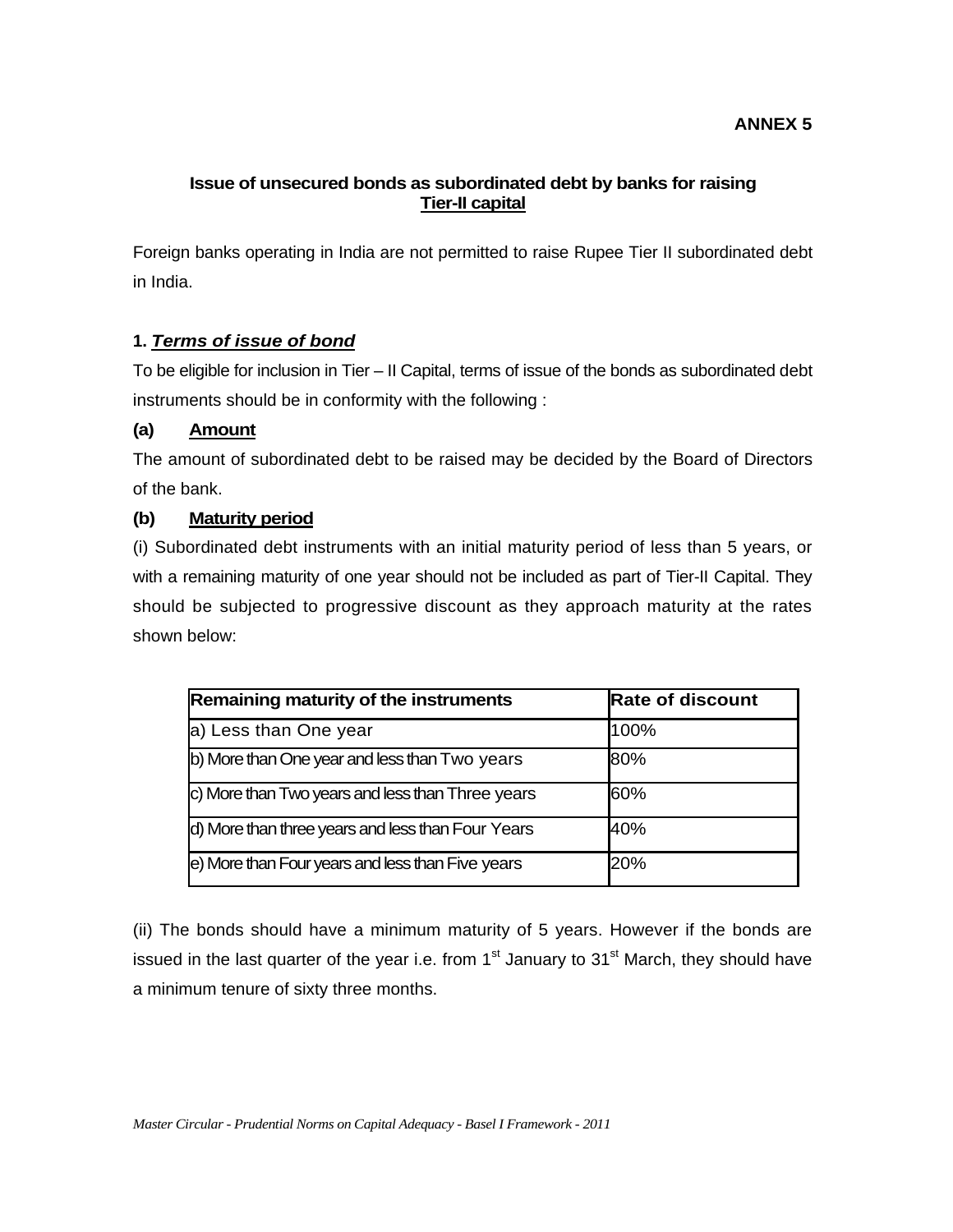### **(c) Rate of interest**

The coupon rate would be decided by the Board of Directors of banks.

# **(d) Options**

Subordinated debt instruments shall not be issued with a 'put option' or 'step-up option'. However banks may issue the instruments with a call option subject to strict compliance with each of the following conditions:

- (i) Call option may be exercised after the instrument has run for at least **five years**; and
- (ii) Call option shall be exercised only with the prior approval of RBI (Department of Banking Operations & Development). While considering the proposals received from banks for exercising the call option the RBI would, among other things, take into consideration the bank's CRAR position both at the time of exercise of the call option and after exercise of the call option.

### **(e) Other conditions**

- (i) The instruments should be fully paid-up, unsecured, subordinated to the claims of other creditors, free of restrictive clauses and should not be redeemable at the initiative of the holder or without the consent of the Reserve Bank of India.
- (ii) Necessary permission from Exchange Control Department should be obtained for issuing the instruments to NRIs/OCBs/FIIs.
- (iii) Banks should comply with the terms and conditions, if any, set by SEBI/other regulatory authorities in regard to issue of the instruments.

# **2. Inclusion in Tier II capital**

Subordinated debt instruments will be limited to 50 per cent of Tier-I Capital of the bank. These instruments, together with other components of Tier II capital, should not exceed 100% of Tier I capital.

# **3. Grant of advances against bonds**

Banks should not grant advances against the security of their own bonds.

# **4. Compliance with Reserve Requirements**

The total amount of Subordinated Debt raised by the bank has to be reckoned as liability for the calculation of net demand and time liabilities for the purpose of reserve requirements and, as such, will attract CRR/SLR requirements.